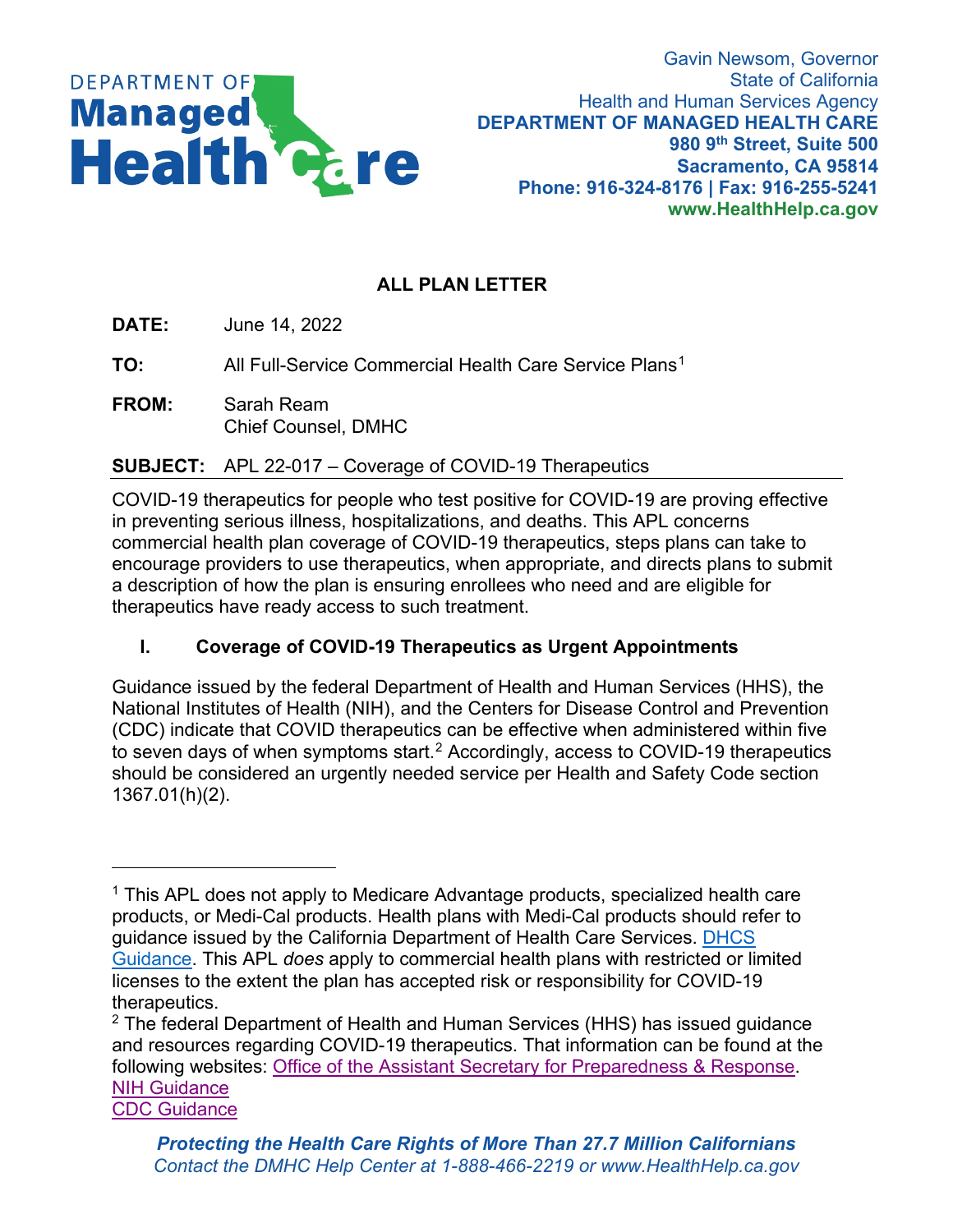Health plans must ensure enrollees for whom a COVID-19 therapeutic is medically necessary have access to these treatments within 48 hours if the plan does not require prior authorization or 96 hours if the plan requires prior authorization. Given treatment should be started as soon as possible after symptoms start, the DMHC strongly urges plans to waive any prior authorization requirements with respect to therapeutics and to ensure enrollees can receive needed treatment as quickly as possible.

#### **II. Education and Outreach Regarding COVID-19 Therapeutics**

The DMHC encourages health plans to work with their contracted providers to ensure the providers understand that COVID-19 therapeutics are covered services when medically necessary to treat an enrollee. Plans should also keep current on the recommendations regarding treatment with therapeutics and ensure their contracted providers also have the most up-to-date information.

Plans should educate their contracted providers on how to quickly obtain COVID-19 therapeutics so enrollees are not waiting unnecessarily for such treatment. Finally, plans should educate their enrollees regarding the availability of COVID-19 therapeutics to ensure enrollees who have a positive home COVID-19 test know that they should contact their provider or the plan to ascertain whether a therapeutic is appropriate for the enrollee.

Finally, the California Department of Public Health (CDPH) recently issued a "COVID-19 Test-to-Treat Playbook." The Playbook provides valuable information regarding COVID-19 therapeutics, outlines best practices for providers, health plans, and others regarding prescribing, filling, and covering therapeutics, and provides resources for educating providers and patients regarding therapeutics. You can find the Playbook at CDPH's website: [COVID-19 Test-to-Treat Playbook.](https://www.cdph.ca.gov/Programs/CID/DCDC/CDPH%20Document%20Library/COVID-19/Test-to-Treat-Playbook.pdf)

#### **III. Filing**

To demonstrate that enrollees have timely access to medically necessary COVID-19 therapeutics, commercial health plans must submit a filing to the DMHC describing the following:

- 1. Whether the plan requires prior authorization for medically necessary COVID-19 therapeutics. If the plan requires prior authorization, how is the plan ensuring such authorization processes do not interfere with the timely administration of COVID-19 therapeutics.
- 2. What steps the plan has or will take to educate its contracted providers regarding the availability of COVID-19 therapeutics and how the provider can request expedited approval for administering COVID-19 therapeutics if the plan requires prior authorization.
- 3. What steps the plan has or will take to educate enrollees about the availability and access to COVID-19 therapeutics.